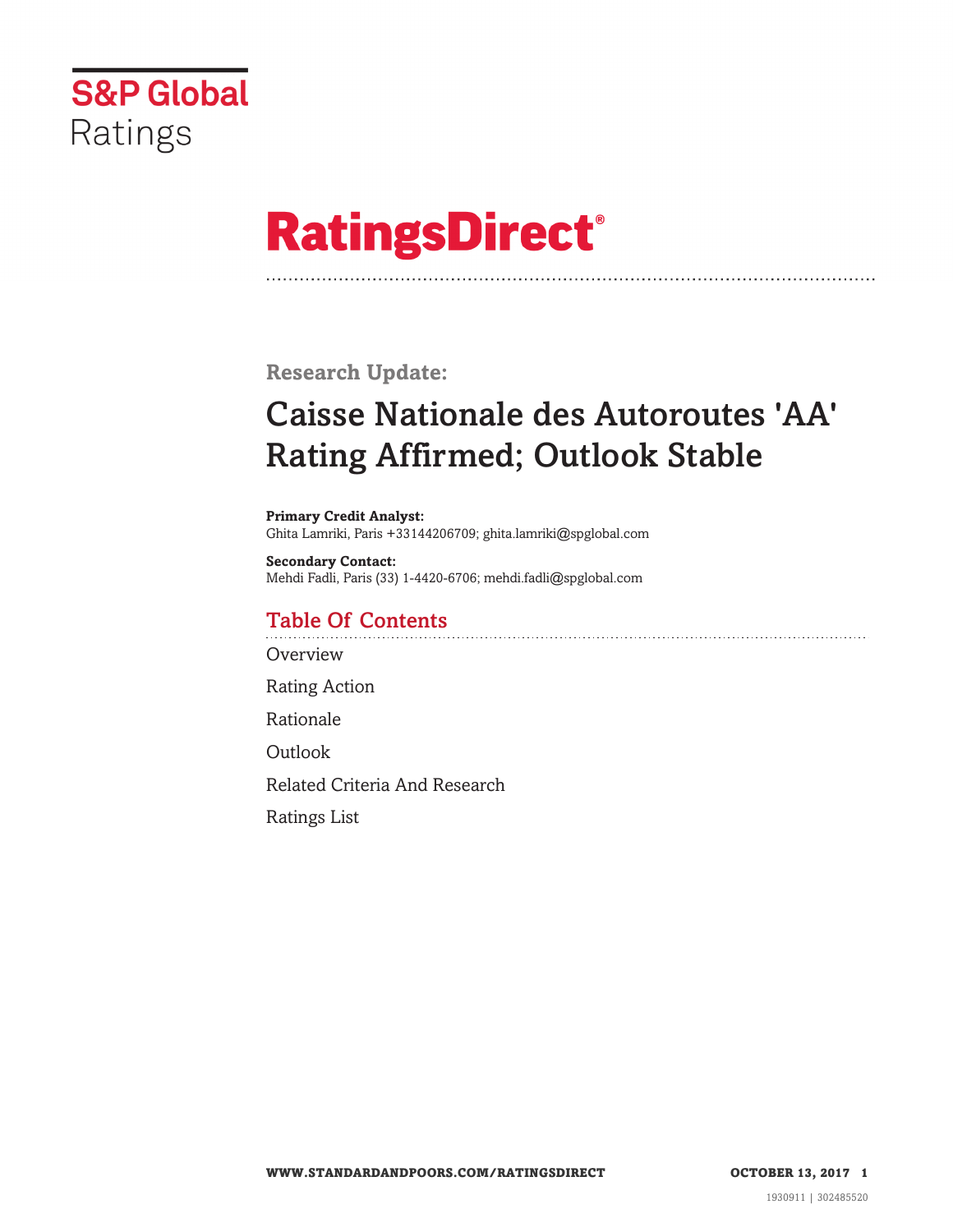#### <span id="page-1-0"></span>**Research Update:**

### **Caisse Nationale des Autoroutes 'AA' Rating Affirmed; Outlook Stable**

#### **Overview**

- Caisse Nationale des Autoroutes (CNA), the historical financing fund of French toll-road operators, is in our view a government-related entity with an almost certain likelihood of receiving timely and sufficient extraordinary government support in the event of financial distress.
- We therefore equalize our long-term rating on CNA with that on France.
- We are affirming our 'AA' long-term issuer credit ratings on CNA.
- The stable outlook mirrors that on France.

#### **Rating Action**

On Oct. 13, 2017, S&P Global Ratings affirmed its 'AA' long-term rating on Caisse Nationale des Autoroutes (CNA), the historical financing fund of French toll-road operators. The outlook remains stable.

#### **Rationale**

We consider CNA to be a government-related entity (GRE). In our view, there is an almost certain likelihood that CNA would receive timely and sufficient extraordinary support from the French government in the event of financial distress. Moreover, we view CNA as a non-severable arm of the government and we do not believe it is subject to transition risk. As a result, we expect the rating and outlook on CNA to move in line with those on France. Furthermore, we consider that the French government's limited level of contingent liabilities does not constrain its capacity and willingness to support CNA in a timely manner in case of financial distress. More generally, we do not consider the government's general propensity to support the GRE sector to be doubtful.

Our opinion of an almost certain likelihood of government support reflects our view that CNA:

- Plays a critical role for France as a non-severable arm of the government. As a state administrative agency ("établissement public à caractère administratif" d'Etat; EPA), CNA was specifically created by the central government for the sole mission of funding the construction and development of the French motorway network. CNA's successful accomplishment of its mission gradually transformed it into a debt amortizing structure. A default of CNA would also jeopardize the government's reputation and that of other GREs, especially those with an EPA status; and
- Has an integral link with its sole owner, the French government, and is subject to close state supervision and control. CNA's status as an EPA makes the French government ultimately responsible for its obligations, including financial debt. CNA cannot go bankrupt, and, if it were dissolved, all assets and liabilities would be transferred to the French state or a state-designated body. Moreover, in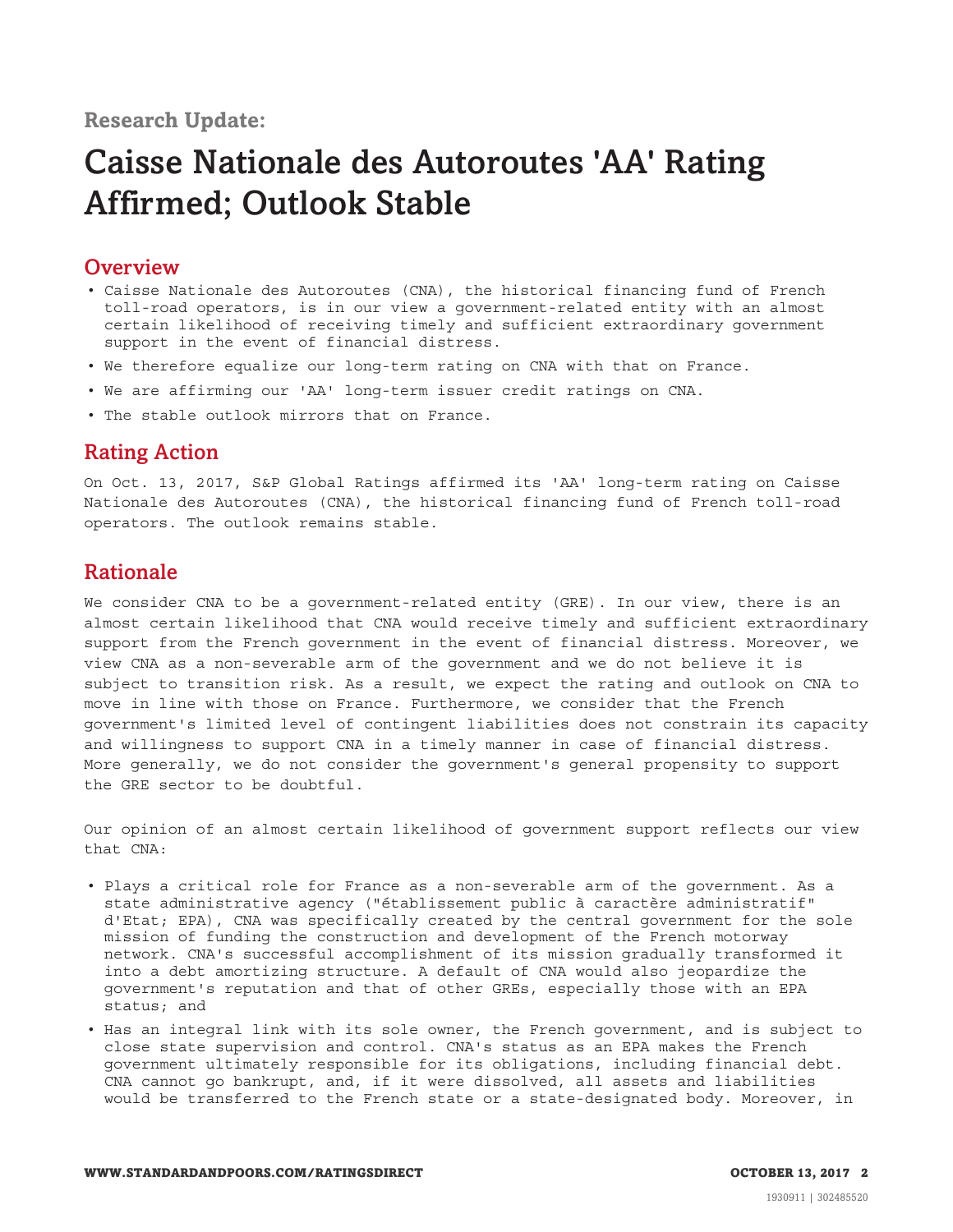<span id="page-2-0"></span>case of need, we understand that the state could intervene swiftly, notably through its debt amortization fund (Caisse de la Dette Publique; CDP).

Created in 1963 for an unlimited duration, CNA's mission was to obtain long-term financial resources from domestic and foreign capital markets, and lend the proceeds to the concessionaires at the same cost and on identical terms. French toll-road operators (TROs), which have been responsible for designing, building, financing, and operating the national highway system in France, were privatized in 2006, and since 2010 can no longer benefit from privileged access to CNA as the central government's specific financing arm for the building and development of the motorway network. Only the two smaller tunnel operators retain such access, but their funding needs are comparatively very low. Consequently, CNA has gradually become a debtamortization vehicle.

We consider CNA's status as an EPA to be key to the rating. A default of CNA would, in our opinion, be detrimental to the government's reputation and to other GREs with the same EPA status. Law 80-539 of July 16, 1980, ensures that the ultimate responsibility to unpaid creditors resides with the French government, and an EPA may not be subject to bankruptcy proceedings. Furthermore, we believe that, in case of need, the government would be able to intervene in a timely manner, through CDP, which has the mission of preserving the quality of the French government's credit standing. Given that loans granted by CNA are due by TROs 15 days before CNA's own financial commitments, we consider that this delay would be highly sufficient for the central government to intervene if necessary.

The government directly controls CNA's decision-making, approves its budgets and accounts, and sets the limits on its annual borrowings. We consider that there is a robust track record of government supervision and ongoing operational support. In particular, we believe that there are efficient processes to alert the government to any situation in which tight liquidity at the TROs, which provide the bulk of CNA's cash inflows, could affect CNA. Furthermore, covenants protect CNA from major adverse business and financial changes at the TROs. Moreover, the government regulates the concessionaires (tunnel operators and TROs), and the risk of contract cancellation provides a strong incentive for the TROs to honor their debt obligations to CNA.

CNA's debt, which peaked at about €22.3 billion in 2002, stood at €4.5 billion at year-end 2016, and is expected to fall below €2.5 billion by year-end 2018. In August 2016, the French government confirmed CNA's inclusion on a list of GREs that will be prohibited from issuing long-term debt in the financial markets or contracting long-term loans from August 2017, with the exception of long-term loans from the European Investment Bank. In April 2017, CNA issued a €40 million bond in order to fund one of the two tunnel operators ("Autoroutes et Tunnel du Mont Blanc") before the implementation of the prohibition. This prohibition of issuing long-term debt does not affect our view on CNA, as we expect the central government to continue to support CNA through the appropriate legal and financial means.

#### **Outlook**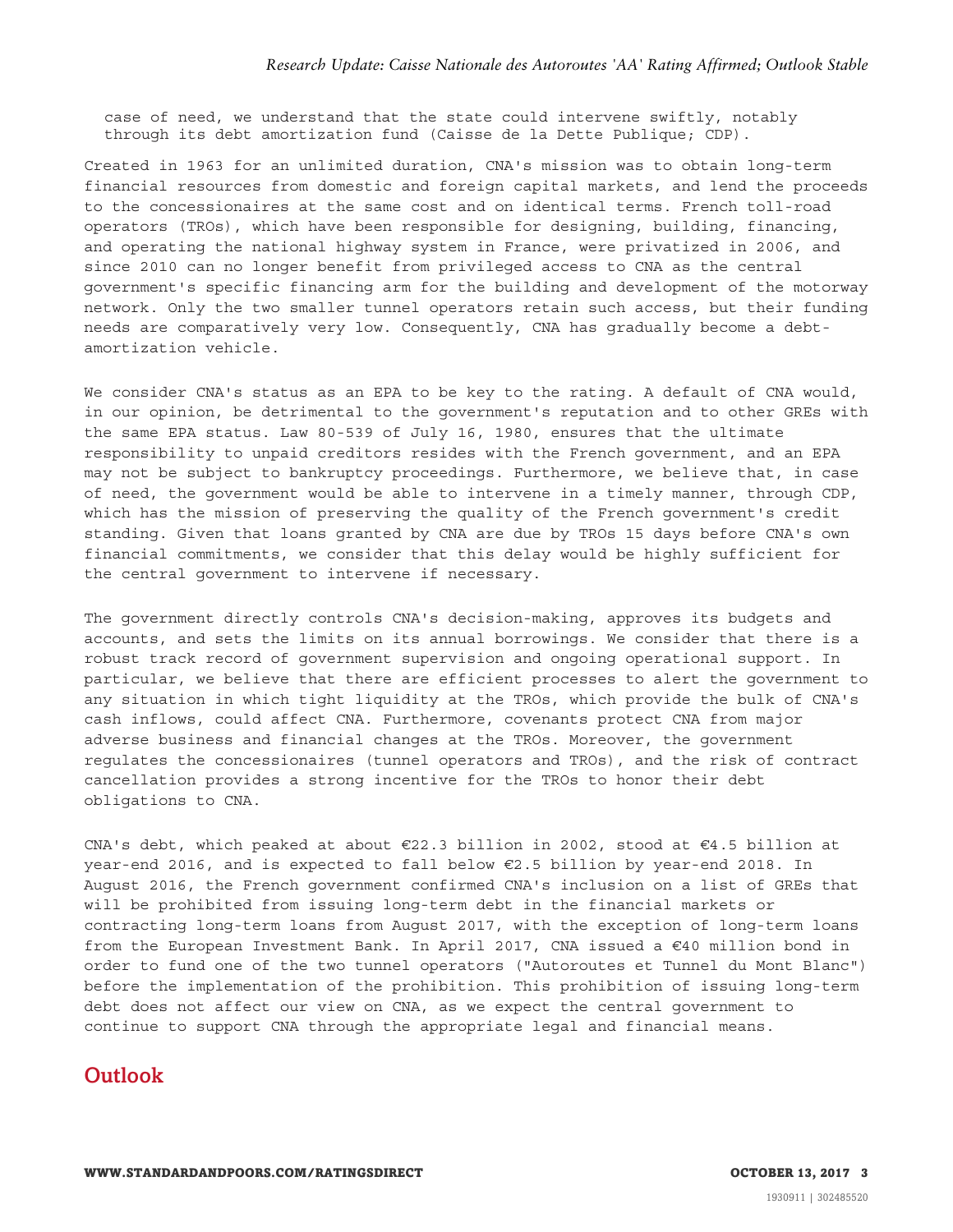<span id="page-3-0"></span>The stable outlook on CNA mirrors that on France. We believe that CNA will retain its critical role for and integral link with the French government. We therefore expect the ratings on CNA to move in line with those on the sovereign.

We consider that the risk that the French government would lift CNA's status as an EPA is very unlikely. Nevertheless, were CNA's status as an EPA to be waived, we could lower the rating, potentially by several notches, if there were no offsetting state guarantee issued or if the central government did not directly take over CNA's debt.

#### **Related Criteria And Research**

#### **Related Criteria**

- General Criteria: Rating Government-Related Entities: Methodology And Assumptions - March 25, 2015
- General Criteria: Use Of CreditWatch And Outlooks September 14, 2009

#### **Related Research**

• France 'AA/A-1+' Ratings Affirmed; Outlook Stable - October 06, 2017

#### **Ratings List**

Rating

|                                 | To             | From           |
|---------------------------------|----------------|----------------|
| Caisse Nationale des Autoroutes |                |                |
| Issuer Credit Rating            |                |                |
| Foreign and Local Currency      | $AA/Stable/--$ | $AA/Stable/--$ |
| Senior Unsecured                |                |                |
| Local Currency                  | ΆA             | ΆA             |

Certain terms used in this report, particularly certain adjectives used to express our view on rating relevant factors, have specific meanings ascribed to them in our criteria, and should therefore be read in conjunction with such criteria. Please see Ratings Criteria at www.standardandpoors.com for further information. Complete ratings information is available to subscribers of RatingsDirect at www.capitaliq.com. All ratings affected by this rating action can be found on S&P Global Ratings' public website at www.standardandpoors.com. Use the Ratings search box located in the left column. Alternatively, call one of the following S&P Global Ratings numbers: Client Support Europe (44) 20-7176-7176; London Press Office (44) 20-7176-3605; Paris (33) 1-4420-6708; Frankfurt (49) 69-33-999-225; Stockholm (46) 8-440-5914; or Moscow 7 (495) 783-4009.

#### **Additional Contact:**

International Public Finance Ratings Europe; PublicFinanceEurope@spglobal.com